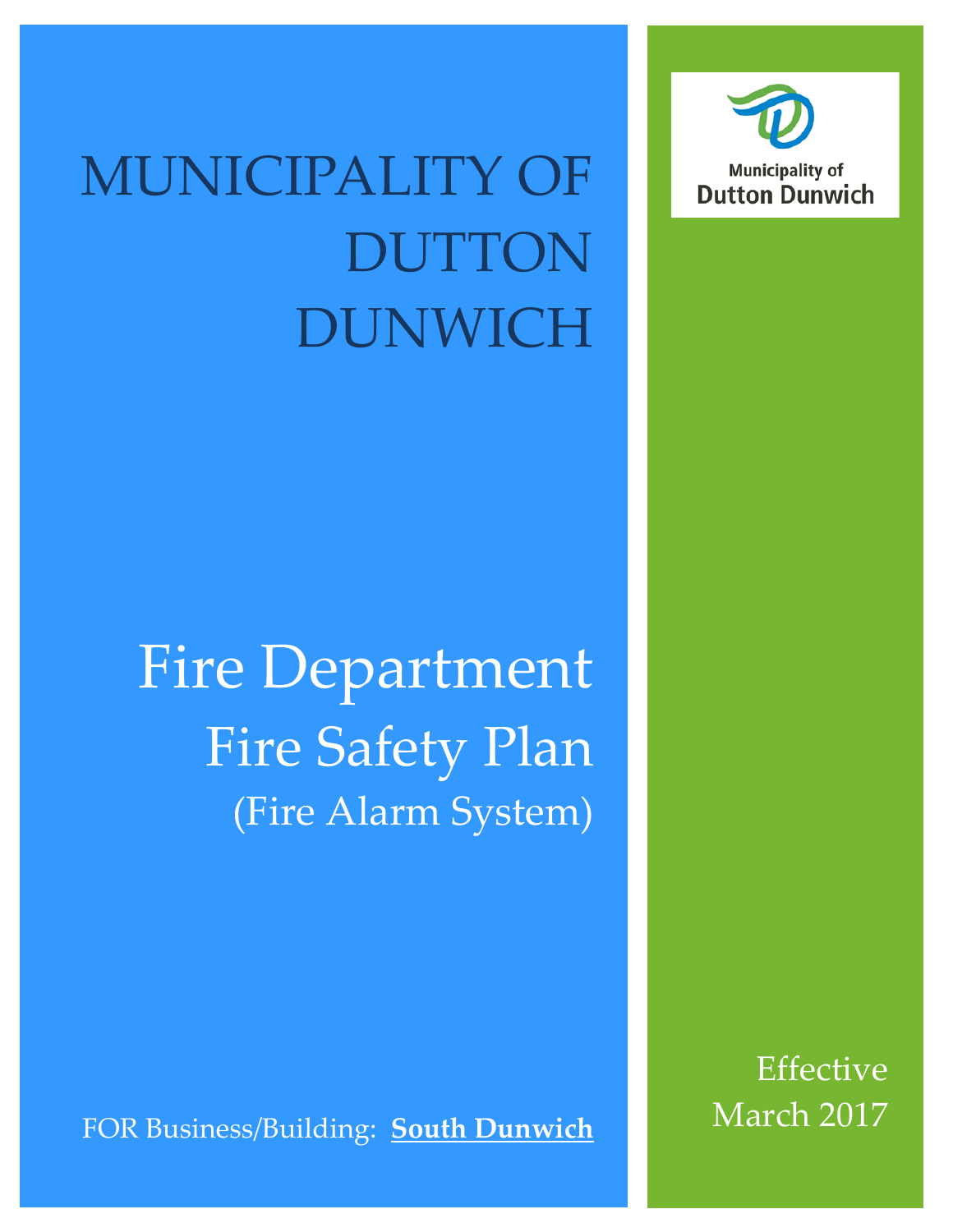# **FIRE SAFETY PLAN**

### **(Fire Alarm System)**

**For:** The Municipality of Dutton Dunwich South Dunwich Hall, 29593 Talbot Line, Wallacetown ON N0L 1J0

**Phone Number:** 1-519-762-5727

**Date:** 21 March, 2017

**Submitted by:** Administrative Assistant (Person Preparing Plan)

Signature:

(Signature of Person Preparing Plan)

**Approved by:** Chief Fire Official

Signature:



(Signature of Person Approving Plan)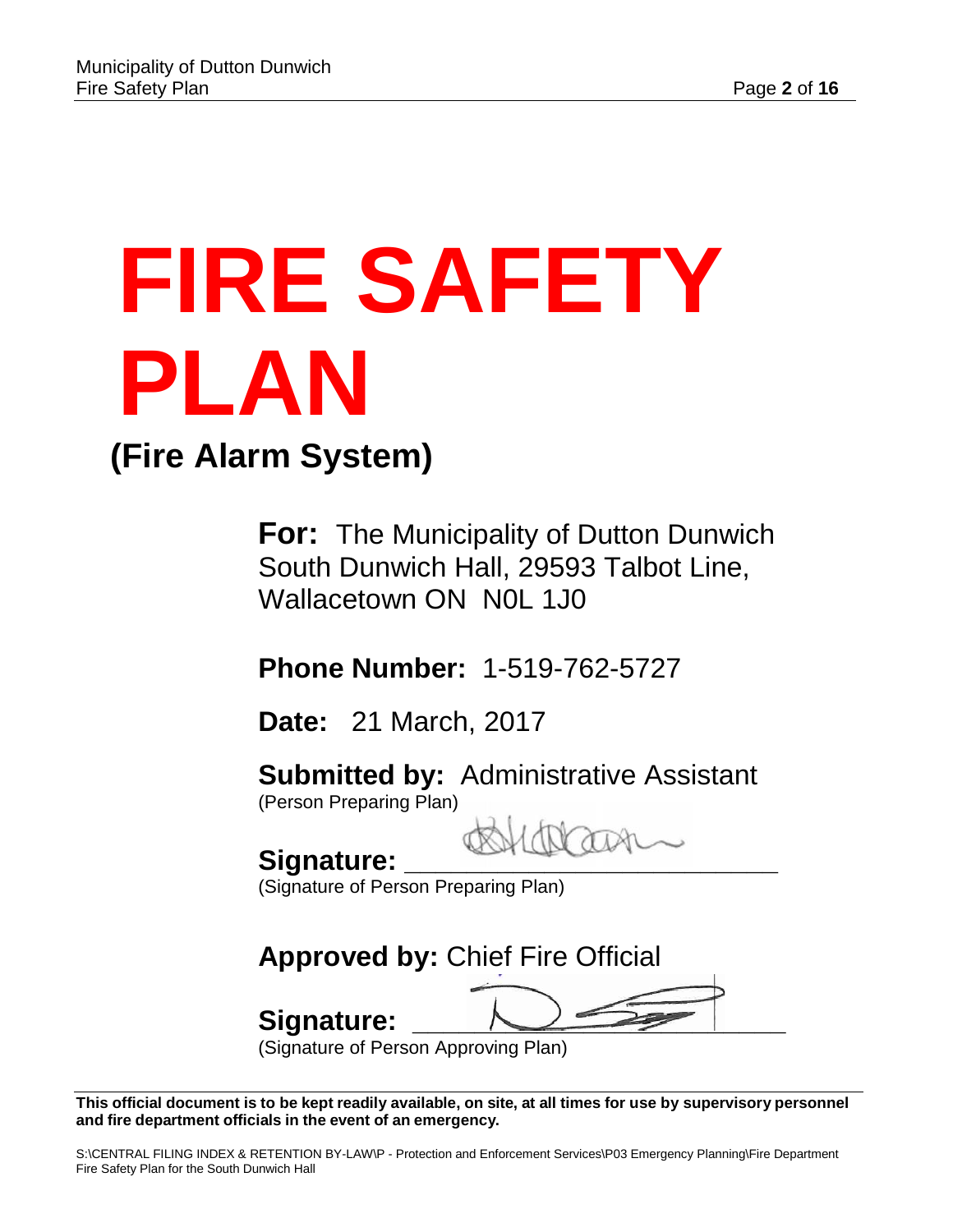#### [INDEX](file://duttondunwich.local/Company/CENTRAL%20FILING%20INDEX%20&%20RETENTION%20BY-LAW/P%20-%20Protection%20and%20Enforcement%20Services/P03%20Emergency%20Planning/Facility%20Sign%20Off%20Packages/South%20Dunwich%20Hall.docx#_Toc481407931)

<span id="page-2-0"></span>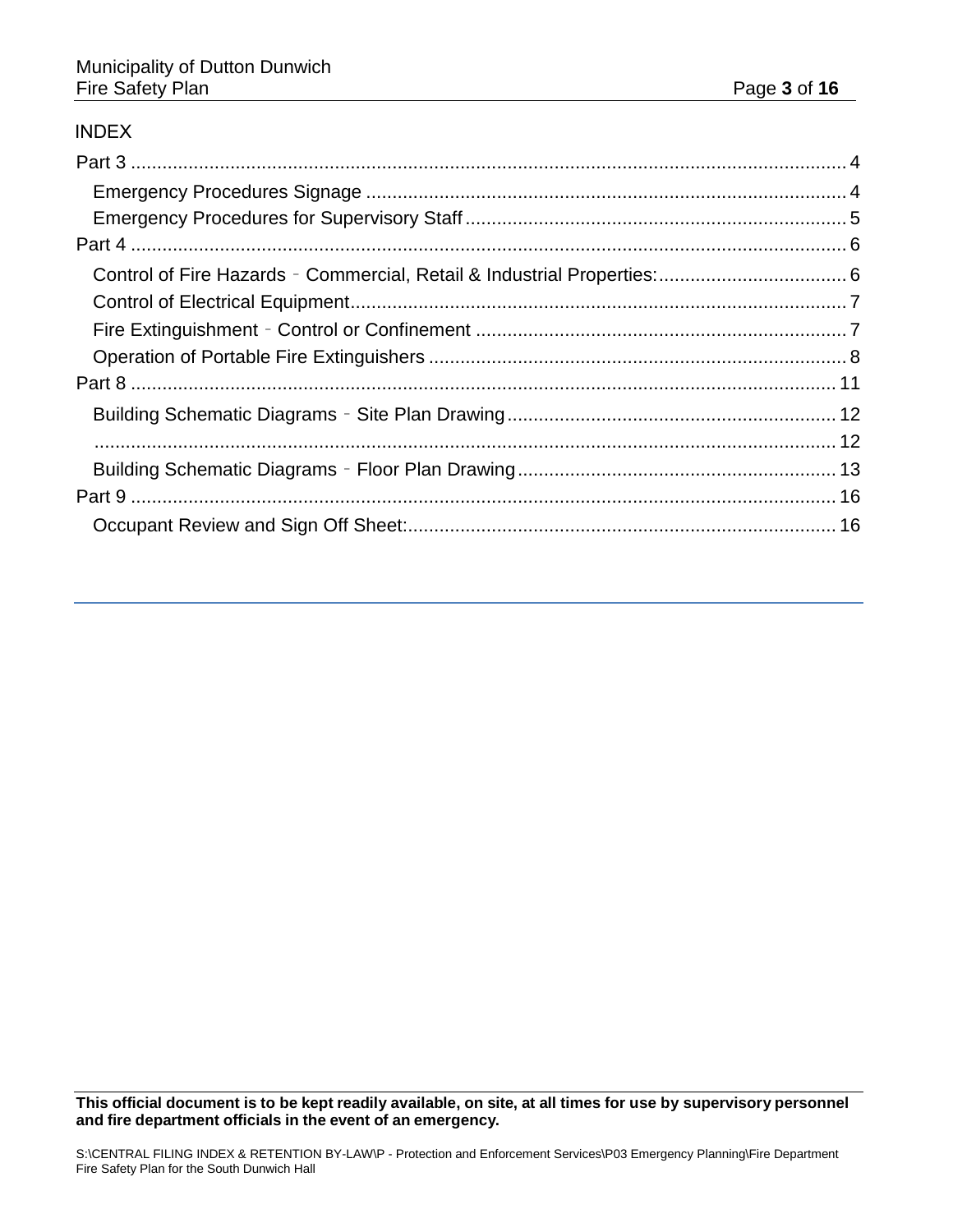### Part 3

### <span id="page-3-0"></span>**Emergency Procedures Signage**

**Emergency Procedures for Occupants and Posting on Floor Areas** Emergency Procedures Signage shall be securely affixed to the wall on each floor area of the building.

### **IN CASE OF FIRE**

### **UPON DISCOVERY OF FIRE**

**Leave fire area immediately Close doors behind you as you escape Sound the fire alarm – pull the manual pull stations Alert occupants of the building – yell "FIRE" Leave the building by the nearest exit**

**Call Dutton Dunwich Fire Department DIAL 9-1-1**

### **DO NOT USE ELEVATORS**

#### **UPON HEARING FIRE ALARM**

Leave building immediately via nearest exit Close doors behind you as you escape Take door keys

### **CAUTION**

**If smoke is heavy in the corridor, it may be safer to stay in your area. Close door and place wet towel at base of door. If you encounter smoke in stairway, use alternate exit or seek refuge in nearest suite.**

### **REMAIN CALM**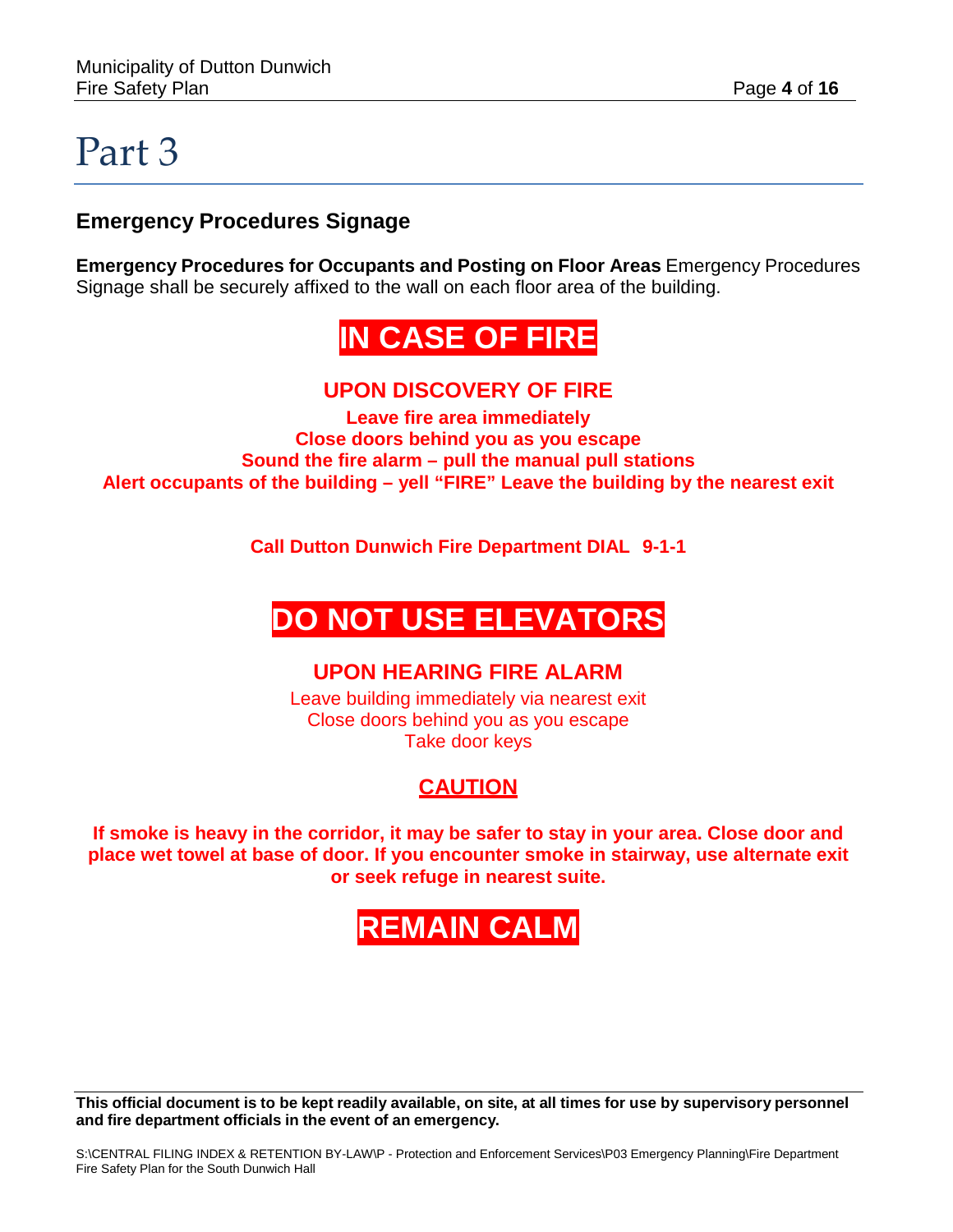### <span id="page-4-0"></span>**Emergency Procedures for Supervisory Staff**

Emergency Procedures to be followed by Supervisory Staff in the event of a fire emergency:

### **UPON DISCOVERY OF FIRE**

**Leave fire area immediately Close doors behind you as you escape Sound the fire alarm – pull the manual pull stations Alert occupants of the building – yell "FIRE" Leave the building by the nearest exit Call 9-1-1 from a safe location Await arrival of the Dutton Dunwich Fire Department at the main entrance, if safe to do so**

### **DO NOT USE ELEVATORS**

### **UPON HEARING FIRE ALARM**

**Ensure that the other occupants have been notified of the emergency**

**Call 9-1-1 from a safe location and notify the Dutton Dunwich Fire Department of the emergency condition**

**If it is safe to do so, supervise the evacuation of all occupants, including those requiring assistance**

**Upon arrival of the fire service, inform the fire officer of the conditions in the building and coordinate the efforts of Supervisory Staff with those of the fire service.**

**Provide access and vital information to the fire service – location of persons, master keys for occupancies and service rooms, etc.**

#### **Related Duties for Supervisory Staff:**

- Keep doors in fire separations closed at all times;
- Keep access to exits and EXITS, inside and outside, clear of any obstructions at all times;
- Do not permit combustible materials to accumulate in quantities or locations that would constitute a fire hazard;
- Promptly remove all combustible waste from areas where waste is placed for disposal, if applicable;
- Keep access roadways, fire routes and fire department connections clear and accessible for fire department use;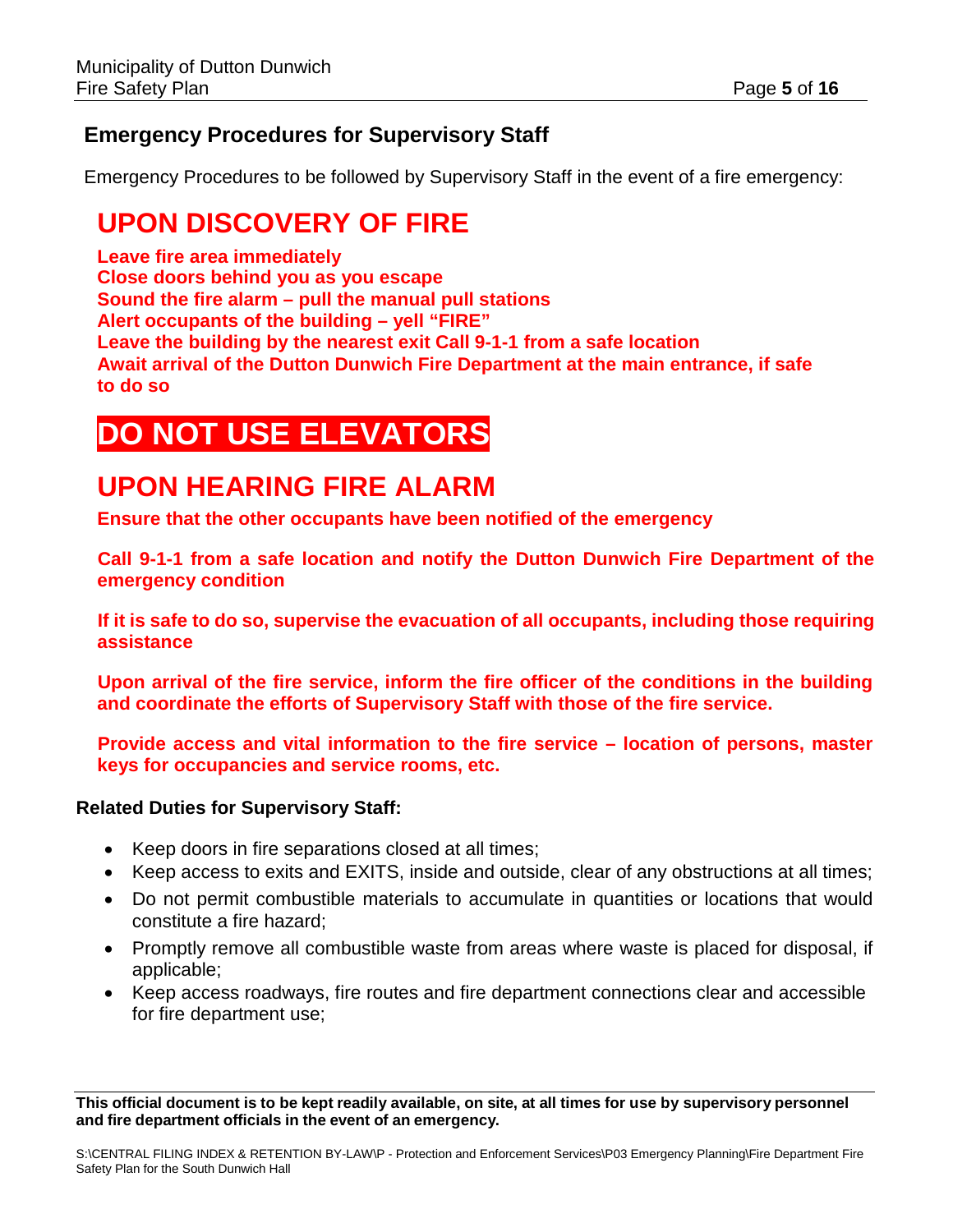- Maintain the fire protection equipment in good operating condition at all times;
- Participate in Fire Drills occupants' participation should be encouraged;
- Have a working knowledge of the building's fire and life safety systems;
- Ensure the building's fire and life safety systems are in operating condition;
- Arrange for a trained substitute in your absence;
- Comply with the Ontario Fire Code;
- In the event of any shutdown of fire and life safety systems, notify the Dutton Dunwich Fire Department by calling 519-319-1688 **OR** 519-860-1543 and initiate alternative measures.

#### **Additional Information / Comments:**

### <span id="page-5-0"></span>Part 4

### <span id="page-5-1"></span>**Control of Fire Hazards – Commercial, Retail & Industrial Properties:**

A high standard of housekeeping and building maintenance is the most important factor in the prevention of fire. The following information on control of fire hazards may ensure the building continually meets the requirements of Section 2.4.1 of the Ontario Fire Code.

- Combustible materials in the building shall not be permitted to accumulate in quantities or locations which will constitute a fire hazard;
- Combustible materials shall not be permitted to accumulate in any part of a means of egress; i.e.; stairway, hallway, corridor or fire escape;
- Combustible refuse shall be removed from the building on a regular basis;
- No combustible materials, other than those for which the room or space is designed, shall be permitted in any service room or service space;
- Combustible materials shall not be used to absorb flammable or combustible liquid spills within the building;
- Greasy or oily rags, or materials subject to spontaneous heating, shall be deposited in a proper safety container or be removed from the premises;
- Flammable liquids shall not be used for cleaning purposes;
- Combustible materials shall not be stored on a roof or adjacent to any building so as to create a fire hazard to the building or its occupants;
- All flammable liquids are to be dispensed and stored in approved containers;
- Flammable or combustible liquid spills shall be removed immediately with an absorbent material that will not increase the hazard and shall be disposed of in a safe manner;
- Devices having open flames shall be securely supported in noncombustible holders and located or protected to prevent accidental contact of the flame with combustible materials.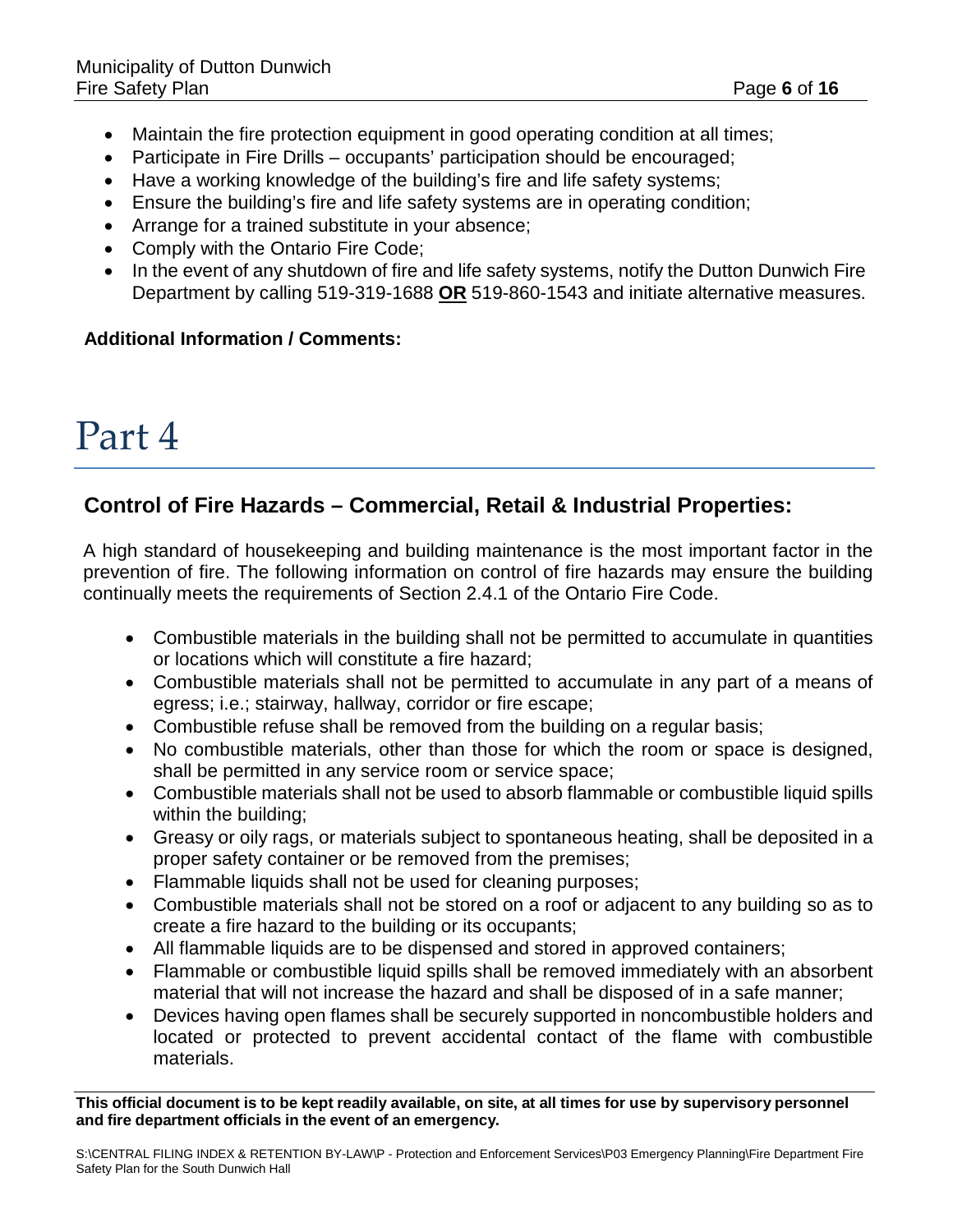### <span id="page-6-0"></span>**Control of Electrical Equipment**

All electrical equipment must be labeled Canadian Standards Association (CSA) and/or Underwriters Laboratories of Canada (ULC) approved.

#### **Electrical Equipment Wiring shall be:**

- Continuous runs or spliced at junction boxes;
- Kept from under rugs;
- Free of cuts, significant abrasions or damage;
- Connected directly to a junction box or outlet NO EXTENSION CORDS;
- Grounded appropriately;
- Extension cords must be for temporary use only or be an approved power bar. Temporary use is considered 90 days or less.

#### **Permanent Electrical Wiring requirements:**

- Junction boxes and panels must have protective cover plates;
- Electrical panels must have appropriately sized fuses or breakers;
- All wiring must have proper splices and joints;
- Damaged or exposed wiring shall be repaired immediately.

### <span id="page-6-1"></span>**Fire Extinguishment – Control or Confinement**

Fire extinguishment is primarily the responsibility of the local fire service. The production of toxic fumes in buildings makes fire-fighting potentially dangerous, especially if a large amount of smoke is being produced.

Only after ensuring that evacuation of the building has begun and the Dutton Dunwich Fire Department has been notified of the fire emergency (call 9-1-1) should a trained and experienced person familiar with fire extinguisher operation attempt to extinguish a small fire.

#### USING A FIRE EXTINGUISHER TO EXTINGUISH A FIRE IS A *VOLUNTARY ACT.*

In the event a small fire cannot be extinguished with the use of a portable fire extinguisher, or smoke presents a hazard to the operator, leave the fire area immediately and confine the fire by closing the door to the area.

To determine what type of fire extinguisher you have look at the label on the extinguisher. It should indicate Class A, BC, ABC, D or K. Ensure you are using the correct extinguisher for the type of fire you are trying to extinguish.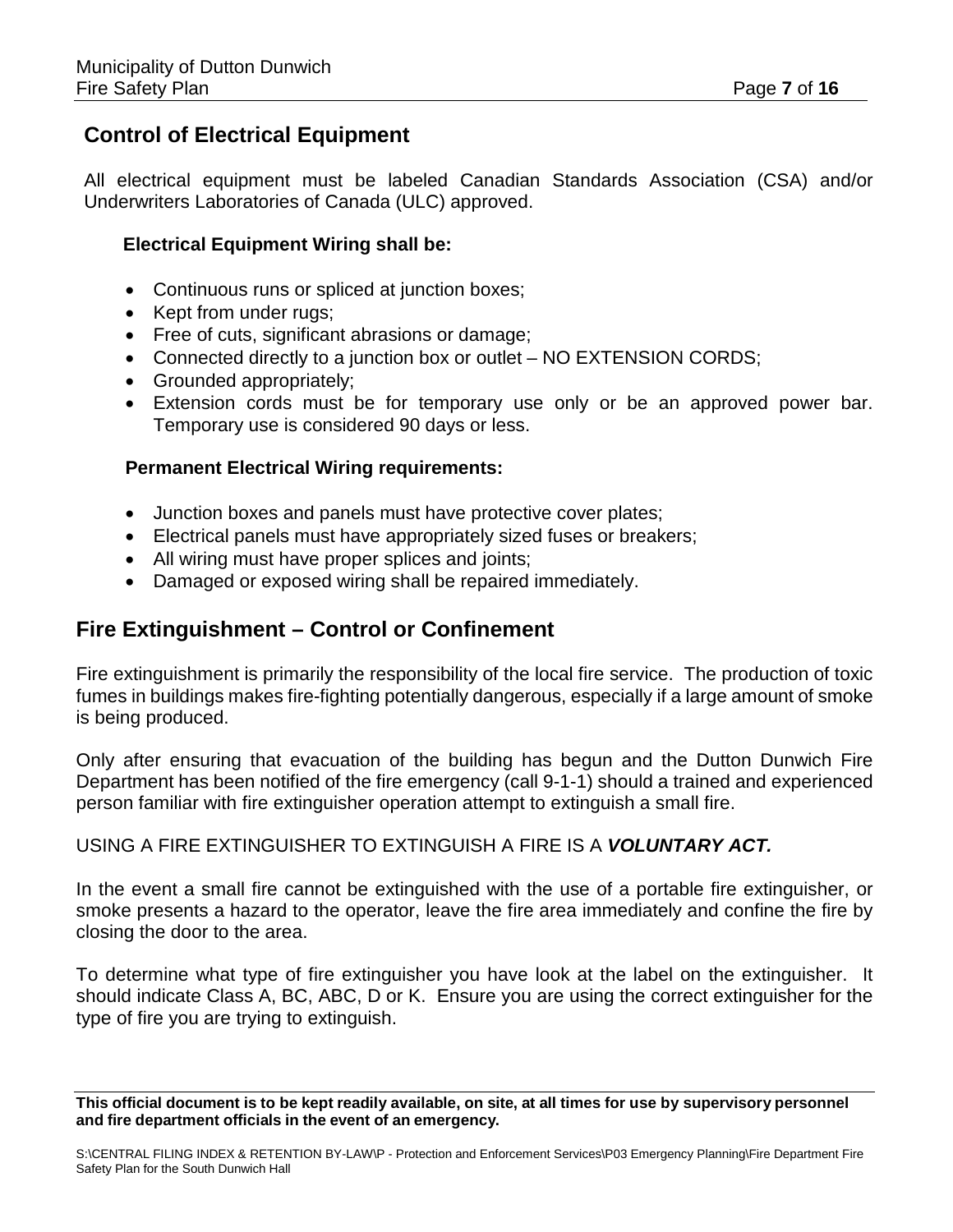|                                                        | <b>Class A</b><br>Ordinary<br><b>Combustibles</b>        | <b>Class B</b><br><b>Flammable</b><br><b>Liquids</b>                                               | <b>Class C</b><br><b>Electrical</b><br><b>Equipment</b>                            | <b>Class D</b><br><b>Combustible</b><br><b>Metals</b>   | <b>Class K</b><br>Cooking<br>Oils             |
|--------------------------------------------------------|----------------------------------------------------------|----------------------------------------------------------------------------------------------------|------------------------------------------------------------------------------------|---------------------------------------------------------|-----------------------------------------------|
| <b>Fire</b><br><b>Classification</b><br>Pictogram      |                                                          |                                                                                                    |                                                                                    |                                                         |                                               |
| <b>Fire</b><br><b>Classification</b><br><b>Symbol</b>  |                                                          |                                                                                                    |                                                                                    |                                                         | Κ<br>Cooking<br>Oils                          |
| <b>Combustible</b><br><b>Materials</b>                 | <b>Cloth Plastics</b><br>Paper Wood<br><b>Rubber</b>     | Gasoline<br>Flammable<br>Liquids<br><b>Oil-based Paints</b><br>Flammable<br>Gases Alcohols<br>Tars | <b>Fuse Boxes</b><br>Computers<br>Appliances<br>Machinery<br><b>Transformers</b>   | Magnesium<br>Potassium<br>Titanium<br><b>Metal Dust</b> | Cooking<br><b>Oils Fats</b><br>Animal<br>Fats |
| <b>Fire</b><br><b>Extinguisher</b><br><b>Selection</b> | Class A or<br>Multipurpose<br><b>ABC Dry</b><br>Chemical | Multipurpose<br>ABC or BC<br>Dry Chemical<br>or Carbon<br>Dioxide CO <sub>2</sub>                  | Multipurpose<br>ABC or BC.<br>Dry Chemical<br>or Carbon<br>Dioxide CO <sub>2</sub> | Class D                                                 | Class K                                       |

#### <span id="page-7-0"></span>**Operation of Portable Fire Extinguishers**

Ensure that the pin is intact and the seal has not been broken. Set the fire extinguisher down on the ground; break the plastic seal by twisting and pulling the pin.

Remember the **P – A – S – S** method: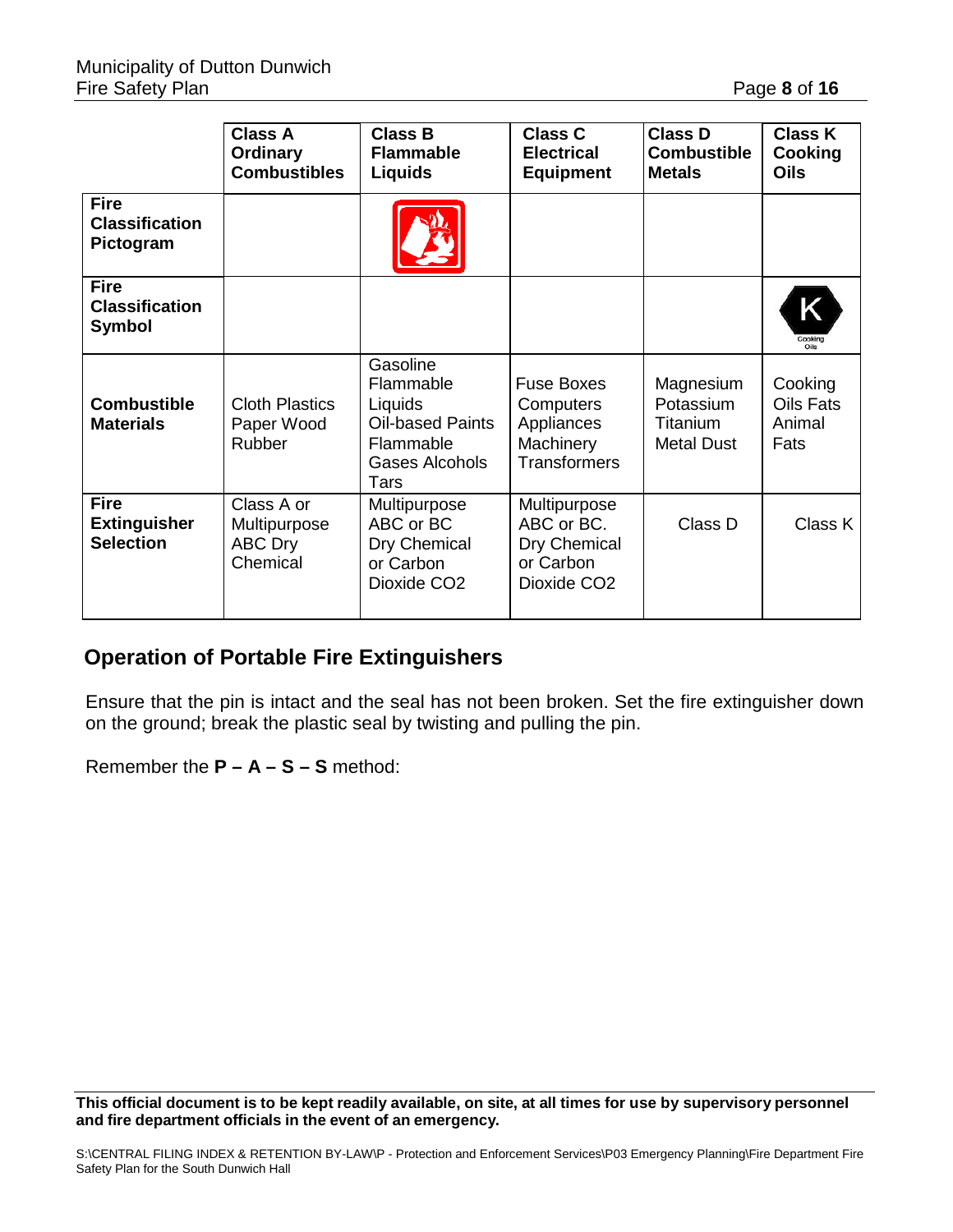

**P**ull the pin.

**A**im low and direct the hose nozzle or cone at the base of the fire.

**S**queeze the lever above the handle to discharge the extinguishing agent.

**S**weep the nozzle or hose from side to side at the base of the fire.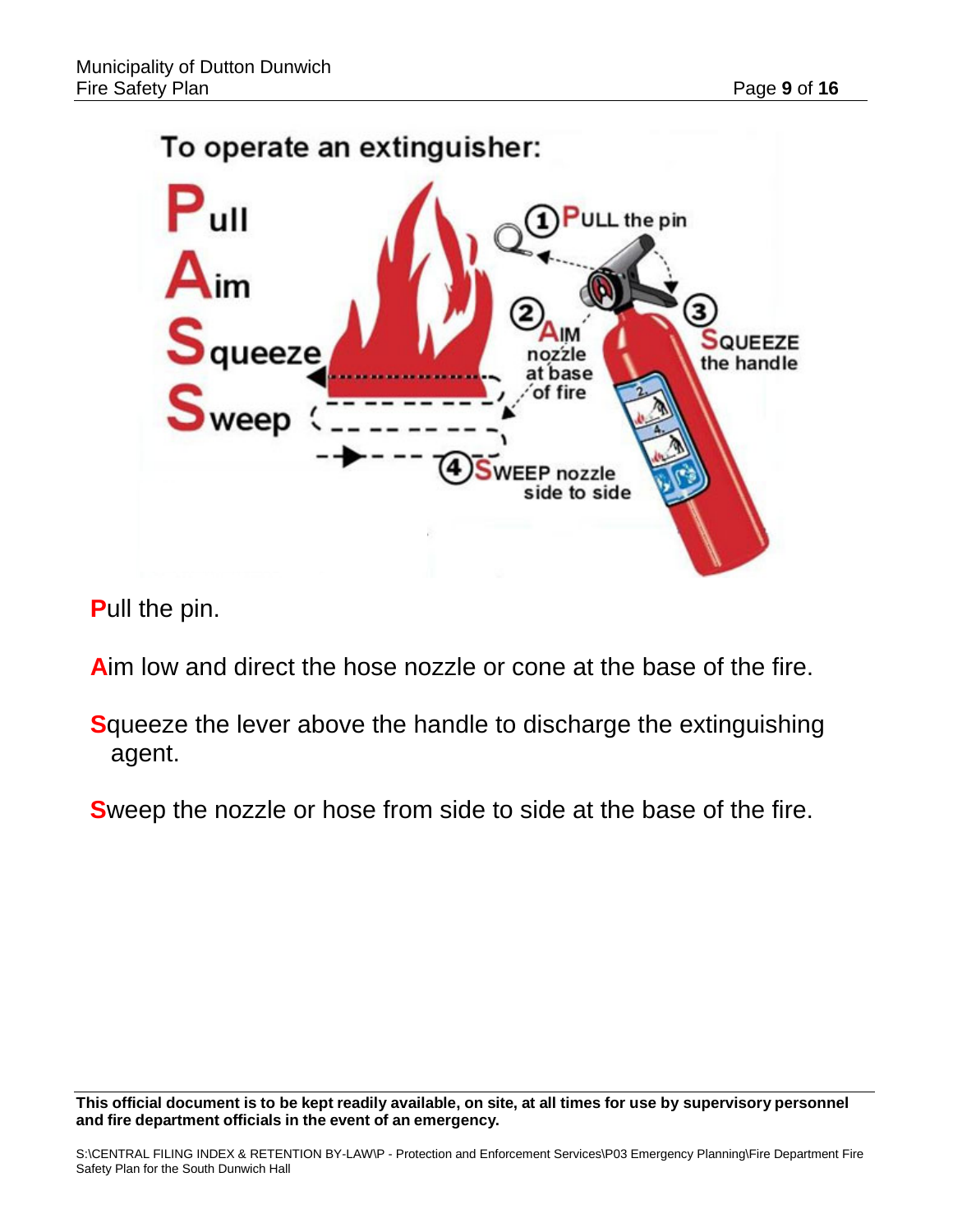#### **Important Safety Information – Fire Extinguishers:**

- Ensure you can get out fast if you can't control the fire. Don't get trapped. Make sure the fire is not between you and your escape. **Always keep an exit at your back!**
- Never re-hang a fire extinguisher after it has been used; discharged. Have fire extinguishers recharged by a person qualified to service portable fire extinguishers and install a replacement fire extinguisher while awaiting service.
- Keep fire extinguishers visible by maintaining a one meter clearance around them.
- **USING A FIRE EXTINGUISHER IS A VOLUNTARY ACT.** Do not use a fire extinguisher if you are unsure of how to use it, do not feel confident using it, or if it endangers yourself or others.
- **ALWAYS –** before attempting to fight a fire ensure that people have been evacuated from the fire area and that someone has called **9–1–1** to alert the Dutton Dunwich Fire Department.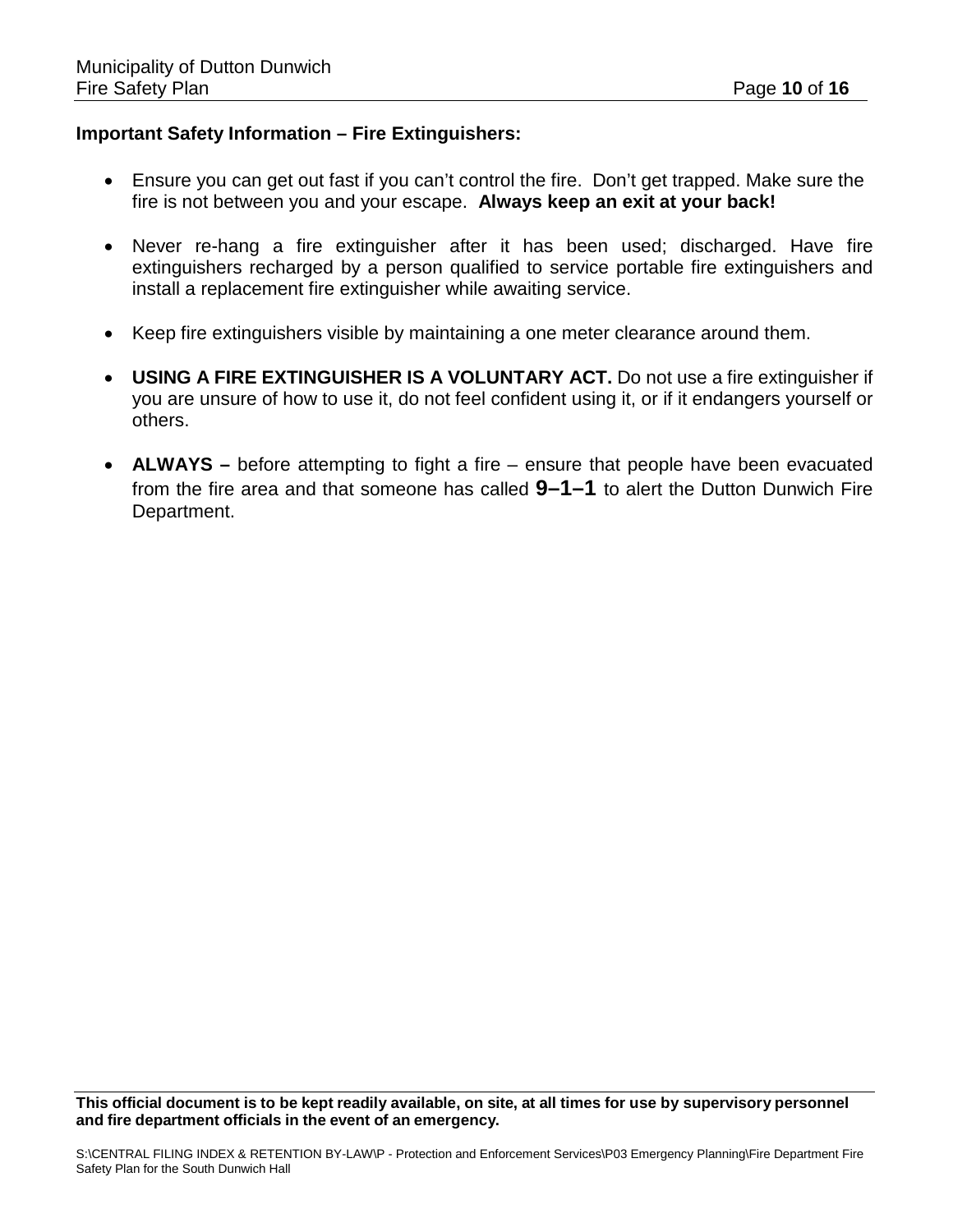### <span id="page-10-0"></span>Part 8

### **Building Schematic Diagrams – Legend**

|                 | Entrance/Exit                                                                                          |
|-----------------|--------------------------------------------------------------------------------------------------------|
| <b>CMD</b>      | <b>Carbon Monoxide Detector</b>                                                                        |
|                 | <b>Siamese Fire Department Connection</b>                                                              |
|                 | <b>Free Standing Siamese Fire Department Connection</b>                                                |
|                 | Valves (General)<br>Identify the type of valve (i.e., shut off valve for natural gas, sprinklers etc.) |
| <b>FCP</b>      | <b>Fire Alarm Control Panel</b>                                                                        |
| <b>FAA</b>      | Fire Alarm Annunciator                                                                                 |
|                 | <b>Emergency Lighting - Battery Powered</b>                                                            |
|                 | Illuminated Exit Sign - Single Face                                                                    |
| $\otimes$       | Combined Battery Powered Emergency Light and Illuminated Exit Sign                                     |
|                 | <b>Pull Station</b>                                                                                    |
| S               | <b>Smoke Alarm</b>                                                                                     |
| НĎ              | <b>Heat Detector</b>                                                                                   |
| SĎ              | <b>Smoke Detector</b>                                                                                  |
| $\overline{BC}$ | Fire Extinguisher - BC Type                                                                            |
| ABC             | Fire Extinguisher - ABC Type                                                                           |
|                 | Fire Extinguisher - Water                                                                              |
|                 | Hydrant                                                                                                |
|                 | Sprinkler Riser – indicate whether Wet or Dry System                                                   |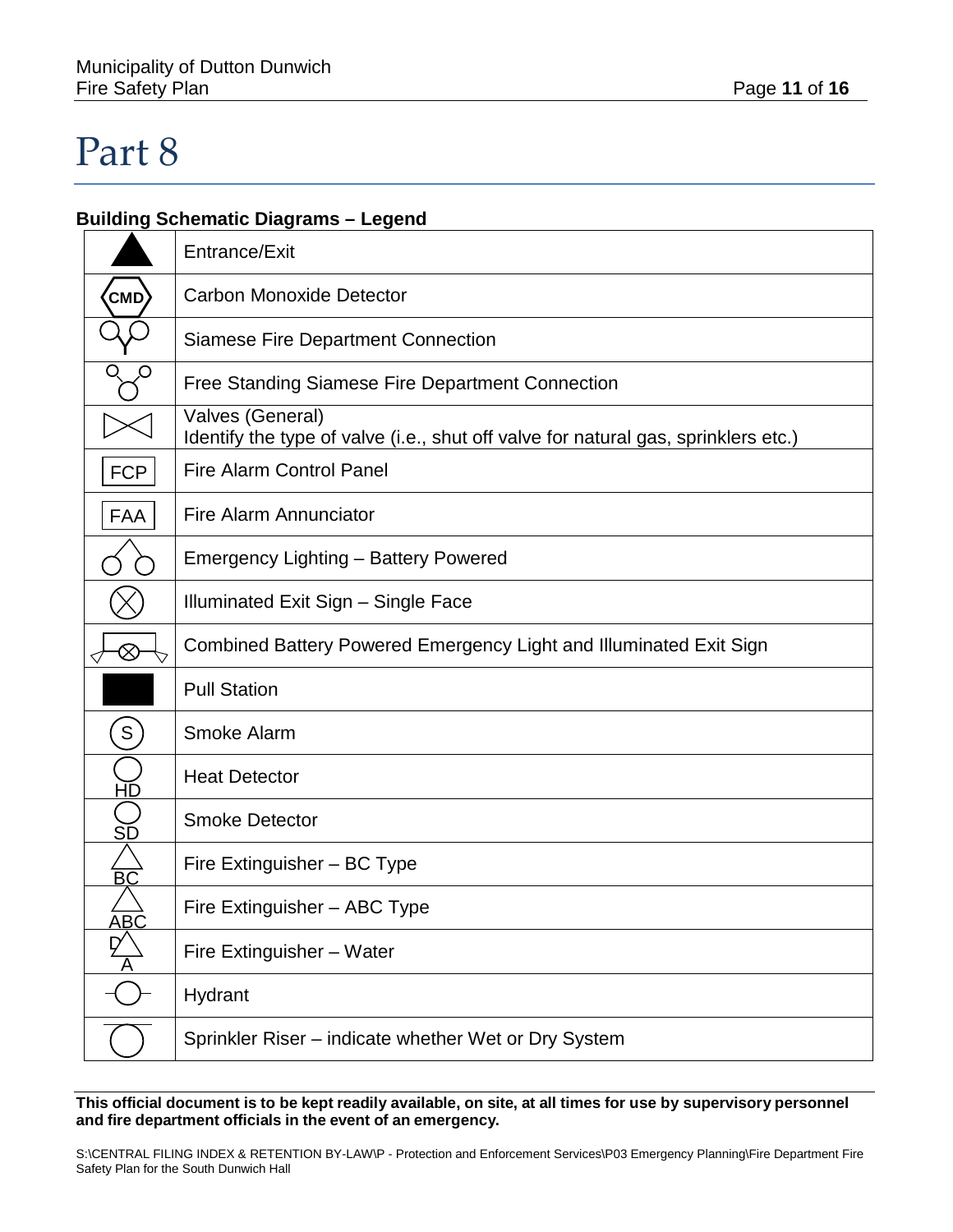<span id="page-11-1"></span>

Pull Pin for Kitchen Fire Suppression System.

### <span id="page-11-0"></span>**Building Schematic Diagrams – Site Plan Drawing**

Site plan drawings of your building indicate the building's footprint and incorporate fire department truck access routes, fire department connections, fire hydrants (municipal & private), fire alarm control panel, fire alarm annunciator panel (if applicable), natural gas shutoff, entrances and exits for the building including main entrance, parking areas and evacuation assembly point (if applicable).

**NOTE: Always include a north indicator symbol on your diagram.** Owner or owner's agent to sign and date each page of the schematic verifying the accuracy of the information. Schematic shall be a neat and accurate line drawing of the premises.



This official document is to be kept readily available, on site, at all times for use by supervisory personnel **and fire department officials in the event of an emergency.**

S:\CENTRAL FILING INDEX & RETENTION BY-LAW\P - Protection and Enforcement Services\P03 Emergency Planning\Fire Department Fire Safety Plan for the South Dunwich Hall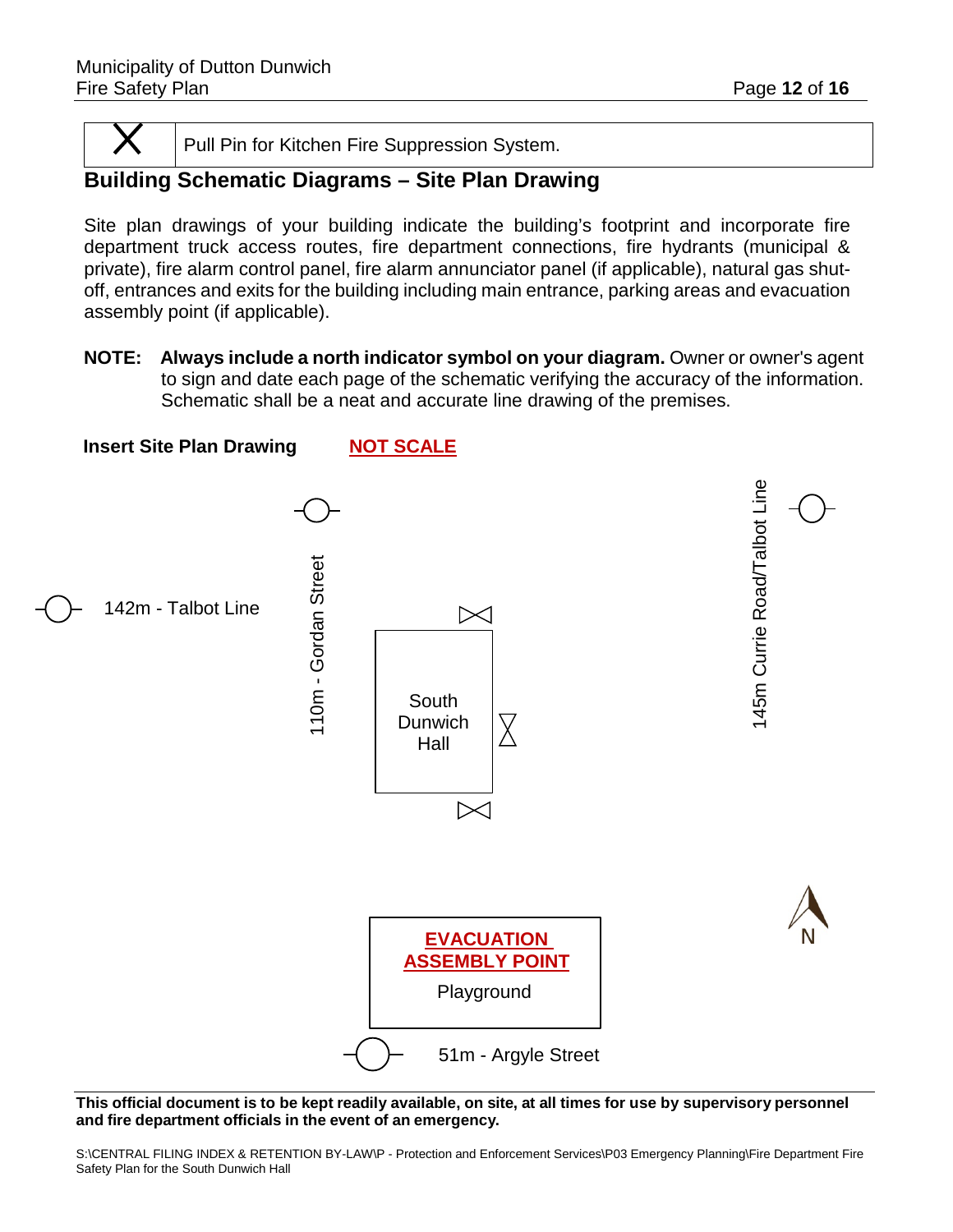### <span id="page-12-0"></span>**Building Schematic Diagrams – Floor Plan Drawing**

Floor plan drawings of your building to indicate egress locations, fire protection equipment, i.e.; fire extinguishers, manual pull stations, emergency lighting, fire alarm control and annunciator panels, heat and smoke detectors, smoke alarms, exit signs, hose cabinets, sprinkler risers and shut-offs, fixed extinguishing systems, gas, domestic water and electrical shut-offs, mechanical and service rooms, etc.

**NOTE: For multiple identical floors – a sample representative floor drawing will suffice. NOTE: Always include a north indicator symbol on your diagram.** Owner or owner's agent to sign and date each page of the schematic verifying the accuracy of the information. Schematic shall be a neat and accurate line drawing of the premises.

**Insert Floor Plan Drawing(s)**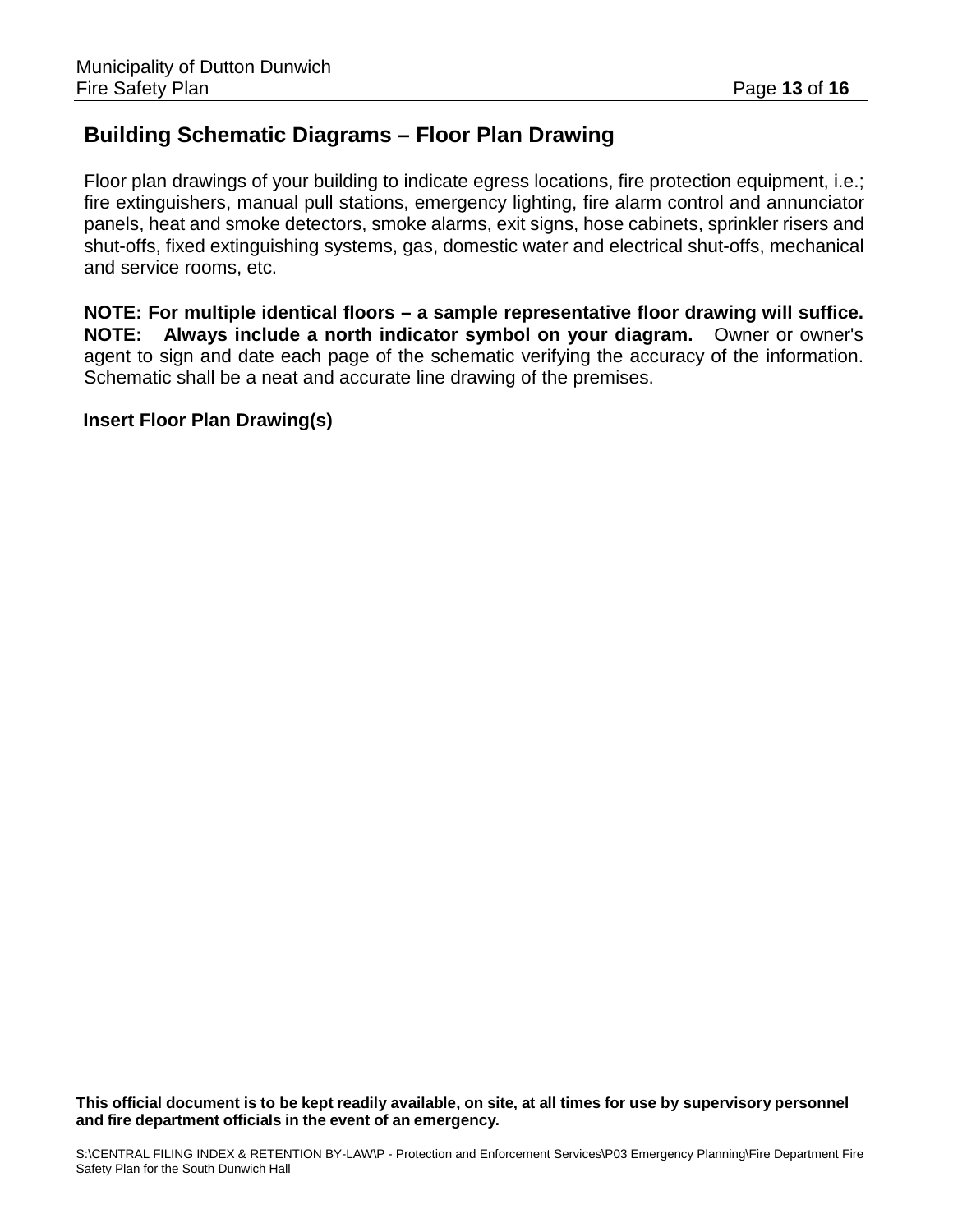

This official document is to be kept readily available, on site, at all times for use by supervisory personnel **and fire department officials in the event of an emergency.**

S:\CENTRAL FILING INDEX & RETENTION BY-LAW\P - Protection and Enforcement Services\P03 Emergency Planning\Fire Department Fire Safety Plan for the South Dunwich Hall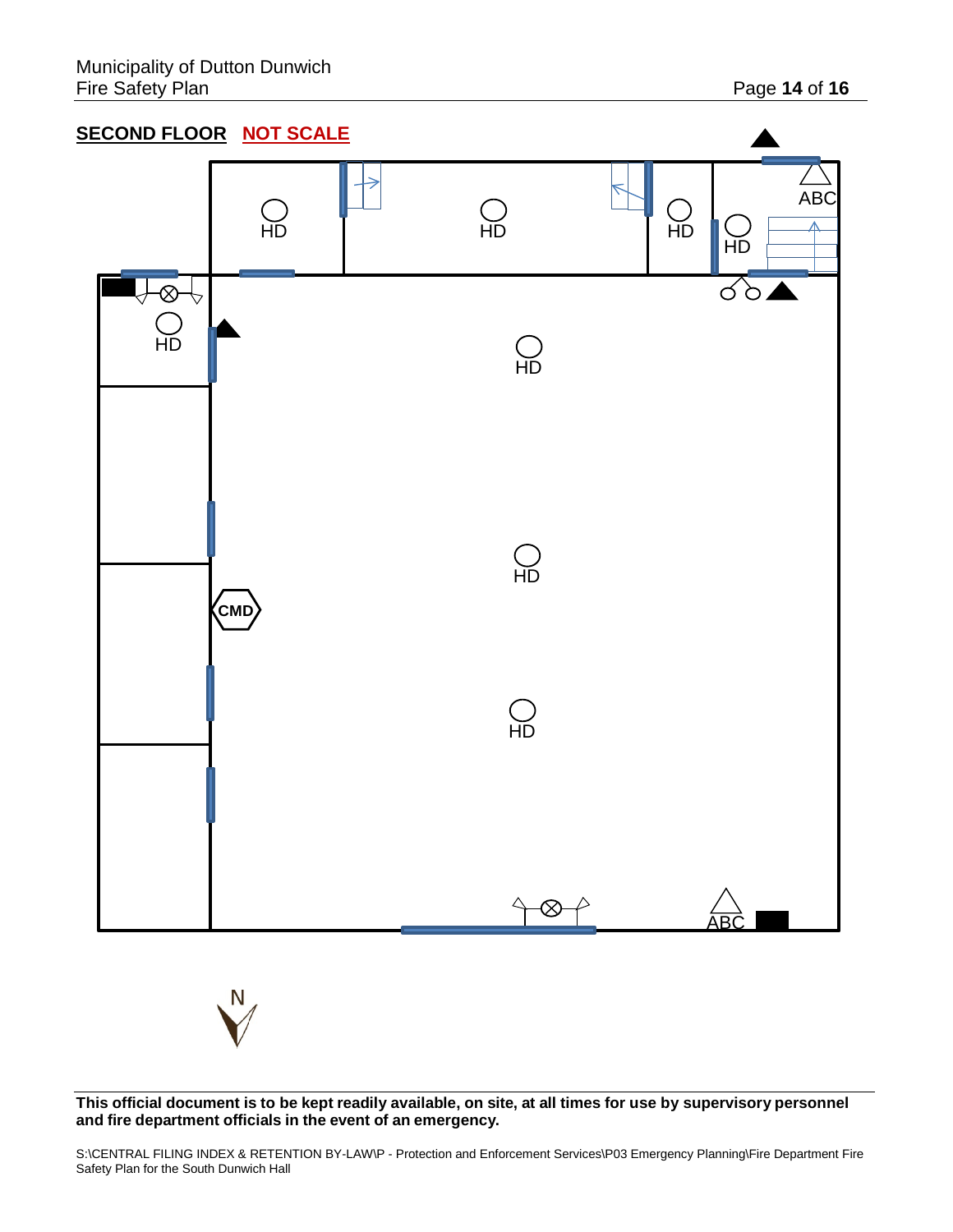

This official document is to be kept readily available, on site, at all times for use by supervisory personnel **and fire department officials in the event of an emergency.**

S:\CENTRAL FILING INDEX & RETENTION BY-LAW\P - Protection and Enforcement Services\P03 Emergency Planning\Fire Department Fire Safety Plan for the South Dunwich Hall